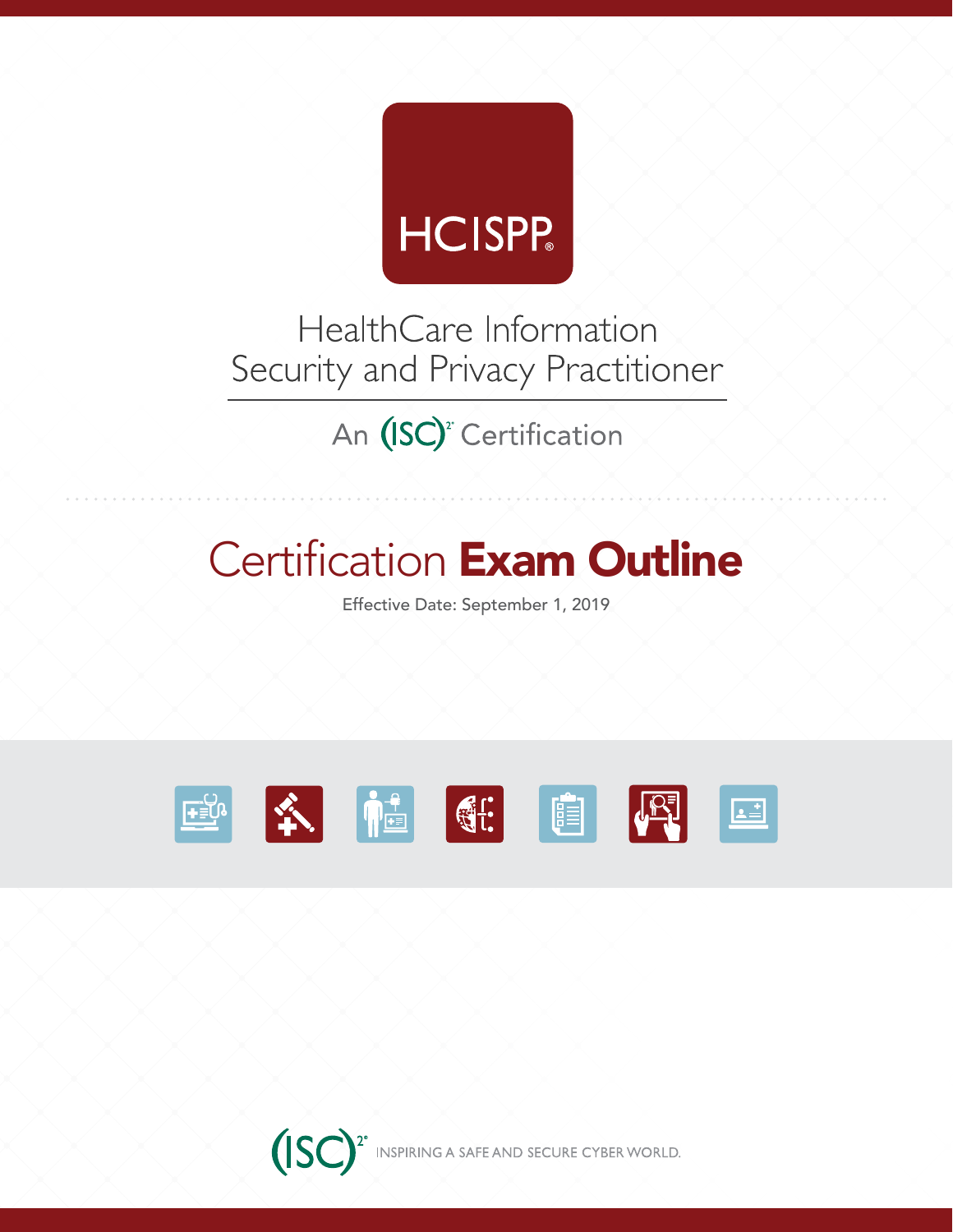# About HCISPP

The HealthCare Information Security and Privacy Practitioner (HCISPP) is the ideal certification for those with the core knowledge and experience needed to implement, manage or assess the appropriate security and privacy controls of a healthcare organization. HCISPP provides confirmation of a practitioner's knowledge of best practices and techniques to protect organizations and sensitive data against emerging threats and breaches.

The broad spectrum of topics included in the HCISPP Common Body of Knowledge (CBK) ensure its relevancy across all disciplines in the field of information security. Successful candidates are competent in the following seven domains:

- Healthcare Industry
- Information Governance in Healthcare
- Information Technologies in Healthcare
- Regulatory and Standards Environment
- Privacy and Security in Healthcare
- Risk Management and Risk Assessment
- Third-Party Risk Management

### Experience Requirements

Candidates must have a minimum of two years cumulative paid work experience in one or more knowledge areas of the HCISPP Common Body of Knowledge (CBK) that includes security, compliance and privacy. Legal experience may be substituted for compliance and information management experience may be substituted for privacy. Of the two years of experience, one of those years must be in the healthcare industry.

A candidate that doesn't have the required experience to become a HCISPP may become an Associate of (ISC)² by successfully passing the HCISPP examination. The Associate of (ISC)² will then have three years to earn the two years of required experience. You can learn more about HCISPP experience requirements and how to account for part-time work and internships at [www.isc2.org/Certifications/HCISPP/experience](https://www.isc2.org/Certifications/HCISPP/experience-requirements)[requirements](https://www.isc2.org/Certifications/HCISPP/experience-requirements).

### Accreditation

HCISPP is in compliance with the stringent requirements of ANSI/ISO/IEC Standard 17024.

### Job Task Analysis (JTA)

(ISC)² has an obligation to its membership to maintain the relevancy of the HCISPP. Conducted at regular intervals, the Job Task Analysis (JTA) is a methodical and critical process of determining the tasks that are performed by security professionals who are engaged in the profession defined by the HCISPP. The results of the JTA are used to update the examination. This process ensures that candidates are tested on the topic areas relevant to the roles and responsibilities of today's practicing healthcare information security and privacy practitioners.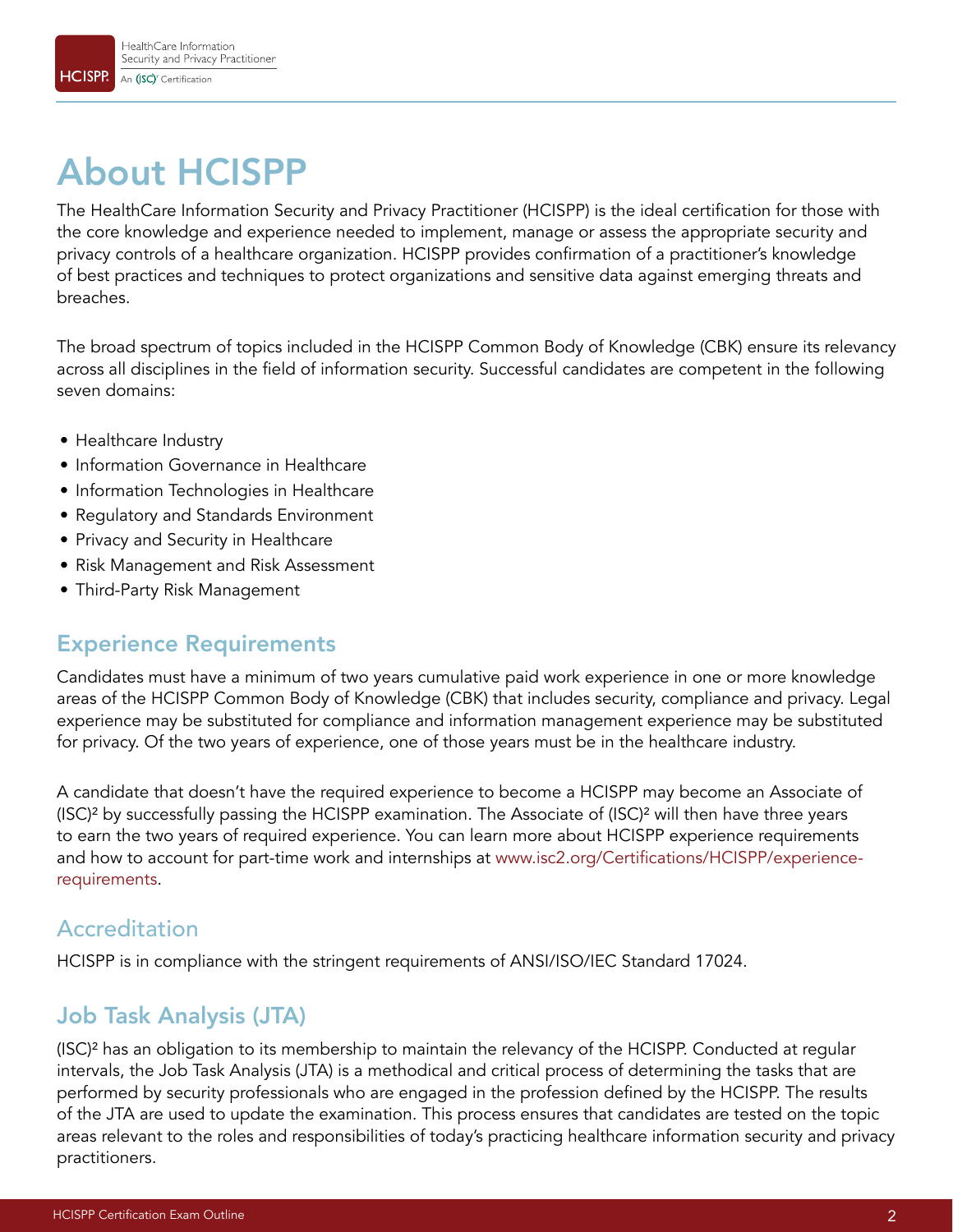### HCISPP Examination Information

| Length of exam           | 3 hours                    |
|--------------------------|----------------------------|
| <b>Number of items</b>   | 125                        |
| <b>Item format</b>       | Multiple choice            |
| <b>Passing grade</b>     | 700 out of 1000 points     |
| <b>Exam availability</b> | English                    |
| <b>Testing center</b>    | Pearson VUE Testing Center |

# HCISPP Examination Weights

| <b>Domains</b>                            | Weight |
|-------------------------------------------|--------|
| 1. Healthcare Industry                    | 12%    |
| 2. Information Governance in Healthcare   | 5%     |
| 3. Information Technologies in Healthcare | 8%     |
| 4. Regulatory and Standards Environment   | 15%    |
| 5. Privacy and Security in Healthcare     | 25%    |
| 6. Risk Management and Risk Assessment    | 20%    |
| 7. Third-Party Risk Management            | 15%    |
| <b>Total:</b>                             | 100%   |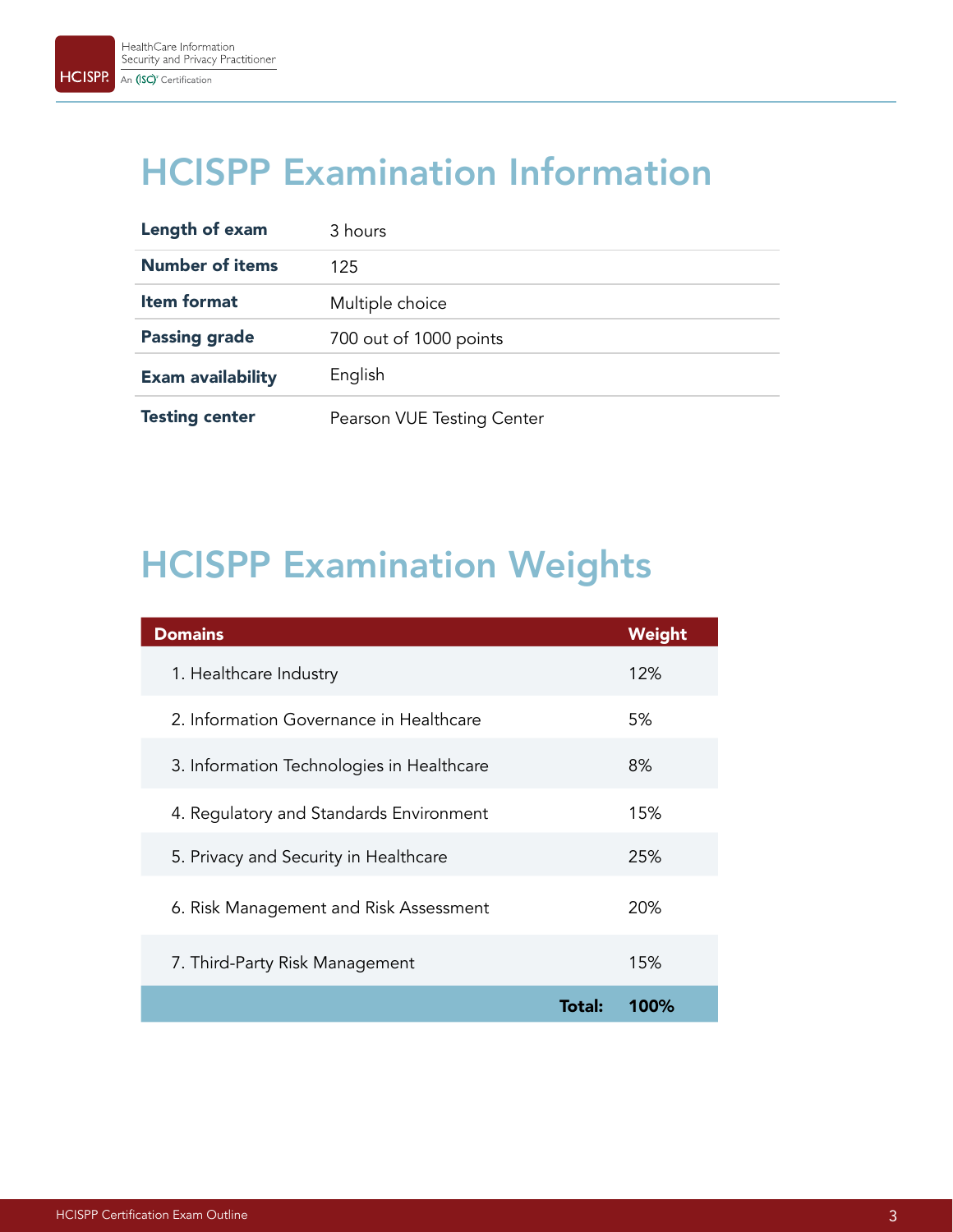**HCISPP** 



### 1.1 Understand the Healthcare Environment Components

- » Types of Organizations in the Healthcare Sector (e.g., providers, pharma, payers)
- » Health Insurance (e.g., claims processing, payment models, health exchanges, clearing houses)
- » Coding (e.g., Systematized Nomenclature of Medicine Clinical Terms (SNOMED CT), International Classification of Diseases (ICD) 10)
- » Revenue Cycle (i.e., billing, payment, reimbursement)

#### 1.2 Understand Third-Party Relationships

- » Vendors
- » Business Partners
- » Regulators
- » Other Third-Party Relationships

#### 1.3 Understand Foundational Health Data Management Concepts

- » Information Flow and Life Cycle in the Healthcare Environments
- » Health Data Characterization (e.g., classification, taxonomy, analytics)
- » Data Interoperability and Exchange (e.g., Health Level 7 (HL7), International Health Exchange (IHE), Digital Imaging and Communications in Medicine (DICOM))
- » Legal Medical Records
- » Workflow Management
- » Regulatory Environment
- » Public Health Reporting
- » Clinical Research (e.g., processes)
- » Healthcare Records Management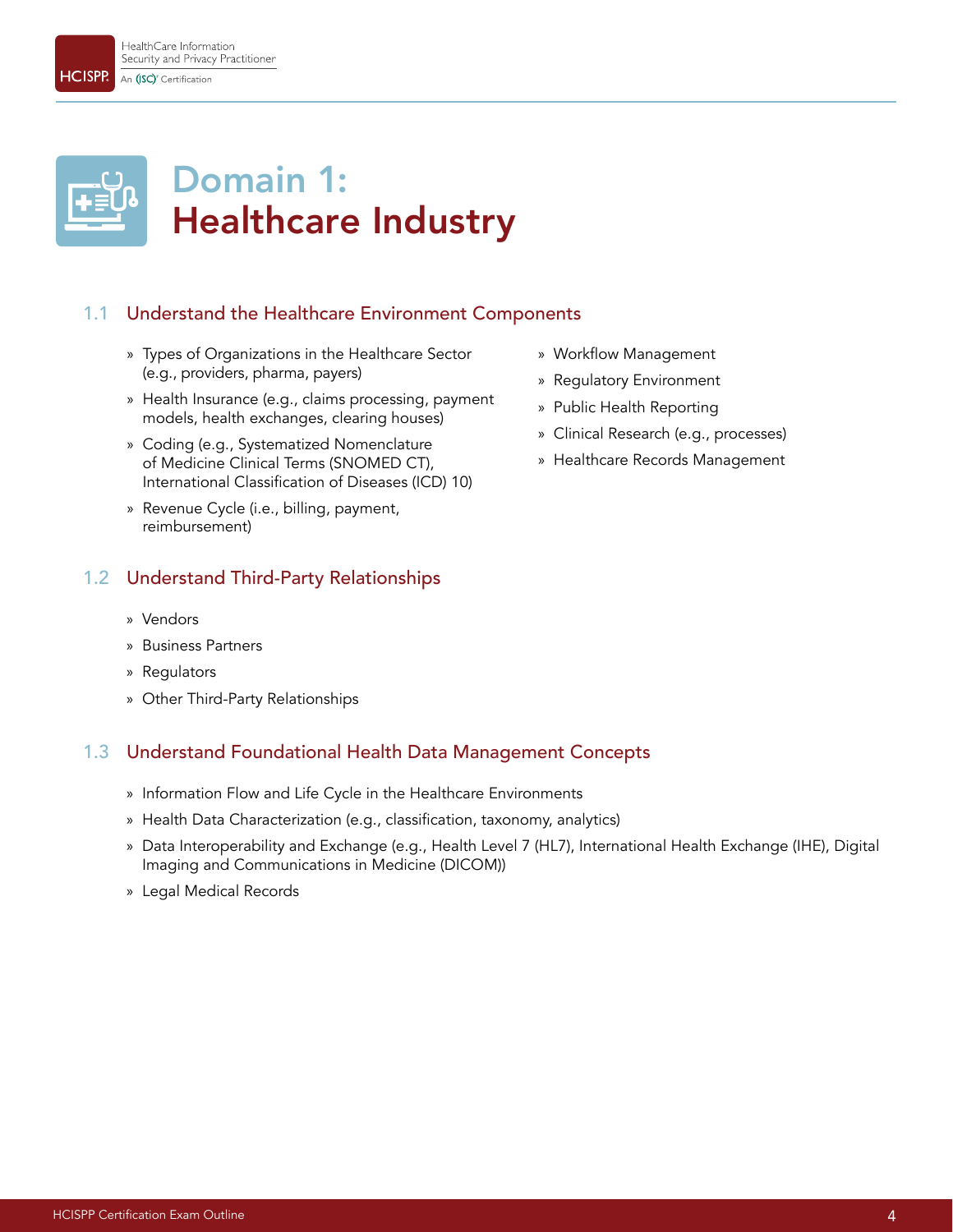# Domain 2: Information Governance in Healthcare

#### 2.1 Understand Information Governance Frameworks

- » Security Governance (e.g., charters, roles, responsibilities)
- » Privacy Governance (e.g., charters, roles, responsibilities)

#### 2.2 Identify Information Governance Roles and Responsibilities

- 2.3 Align Information Security and Privacy Policies, Standards and Procedures
	- » Policies
	- » Standards
	- » Processes and Procedures

#### 2.4 Understand and Comply with Code of Conduct/Ethics in a Healthcare Information **Environment**

- » Organizational Code of Ethics
- » (ISC)² Code of Ethics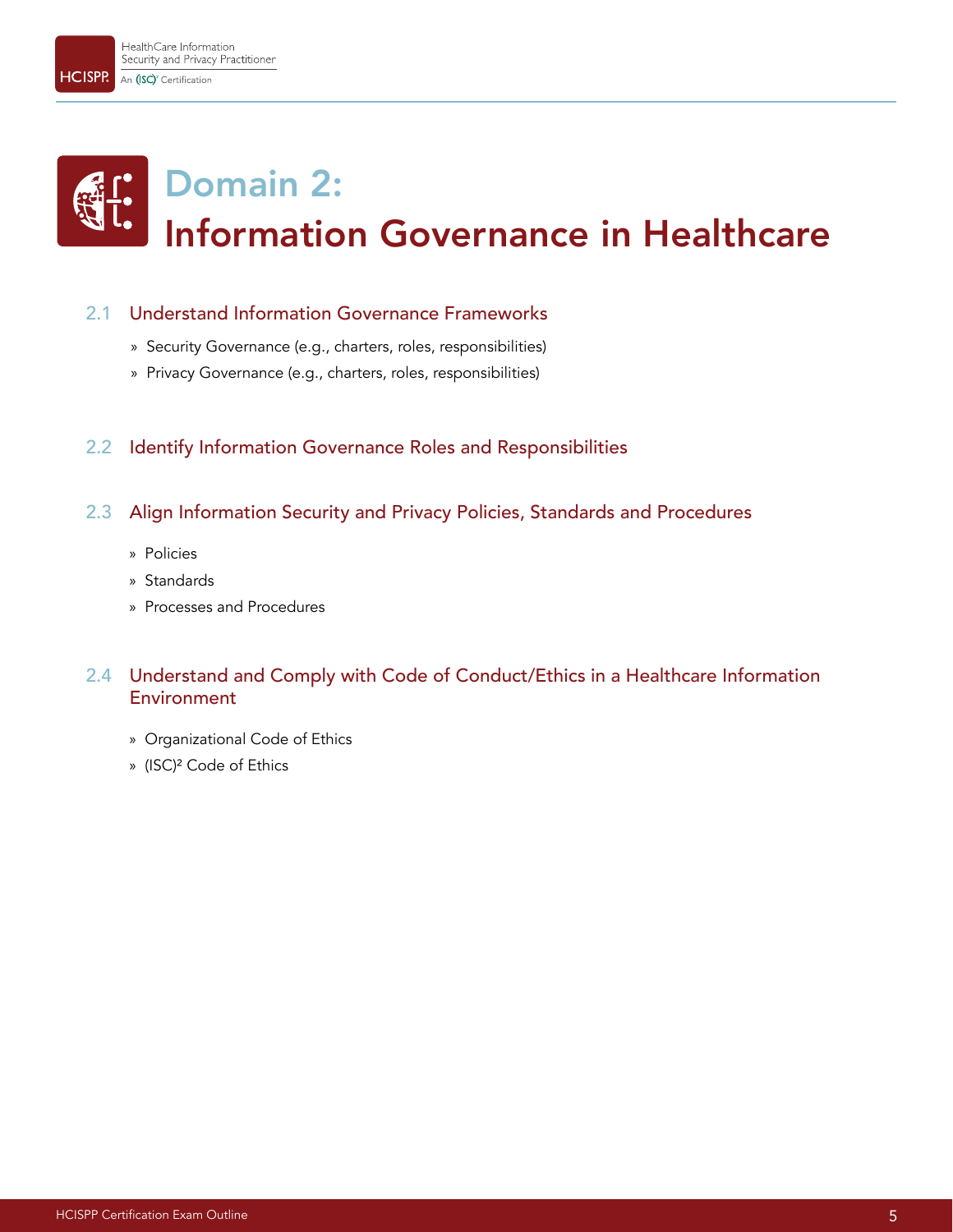**HCISPP** 

# Domain 3: Information Technologies in Healthcare

#### 3.1 Understand the Impact of Healthcare Information Technologies on Privacy and Security

- » Increased Exposure Affecting Confidentiality, Integrity and Availability (e.g., threat landscape)
- » Oversight and Regulatory Challenges
- » Interoperability
- » Information Technologies

#### 3.2 Understand Data Life Cycle Management (e.g., create, store, use, share, archive, destroy)

#### 3.3 Understand Third-Party Connectivity

- » Trust Models for Third-Party Interconnections
- » Technical Standards (e.g., physical, logical, network connectivity)
- » Connection Agreements (e.g., Memorandum of Understanding (MOU), Interconnection Security Agreements (ISAs))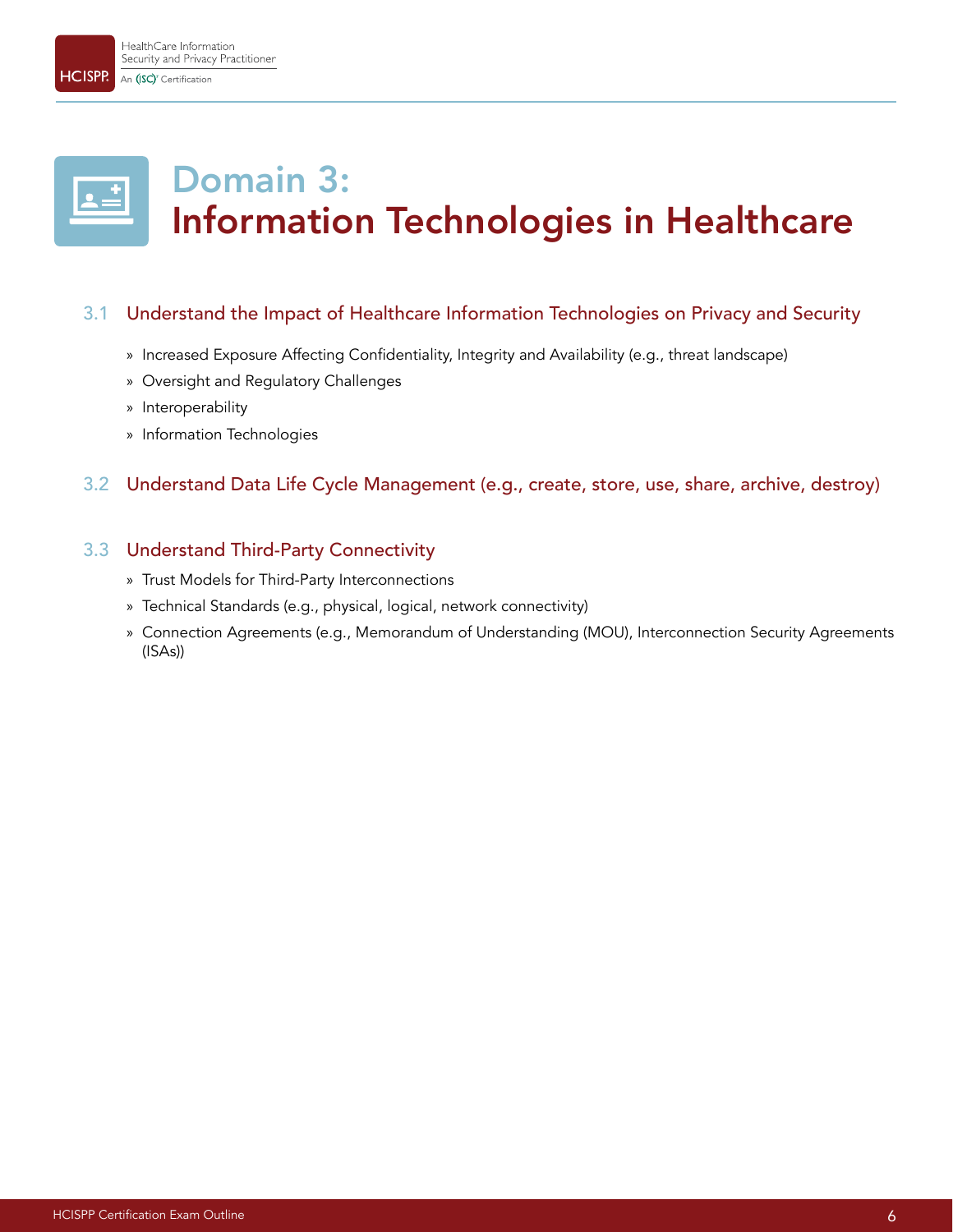

**HCISPP** 

### Domain 4: Regulatory and Standards Environment

#### 4.1 Identify Regulatory Requirements

- » Legal Issues that Pertain to Information Security and Privacy for Healthcare Organizations
- » Data Breach Regulations
- » Protected Personal and Health Information (e.g., Personally Identifiable Information (PII), Personal Health Information (PHI))
- » Jurisdiction Implications
- » Data Subjects
- » Research

#### 4.2 Recognize Regulations and Controls of Various Countries

- » Treaties
- » Laws and Regulations (e.g., European Union (EU) Data Protection Directive, Health Insurance Portability and Accountability Act /Health Information Technology for Economic and Clinical Health (HIPAA/HITECH), General Data Protection Regulation (GDPR), Personal Information Protection and Electronic Documents Act (PIPEDA))

#### 4.3 Understand Compliance Frameworks

- » Privacy Frameworks (e.g., Organization for Economic Cooperation and Development (OECD) Privacy principles, Asia-Pacific Economic Cooperation (APEC), Generally Accepted Privacy Principles (GAPP))
- » Security Frameworks (e.g., International Organization for Standardization (ISO), National Institute of Standards and Technology (NIST), Common Criteria (CC))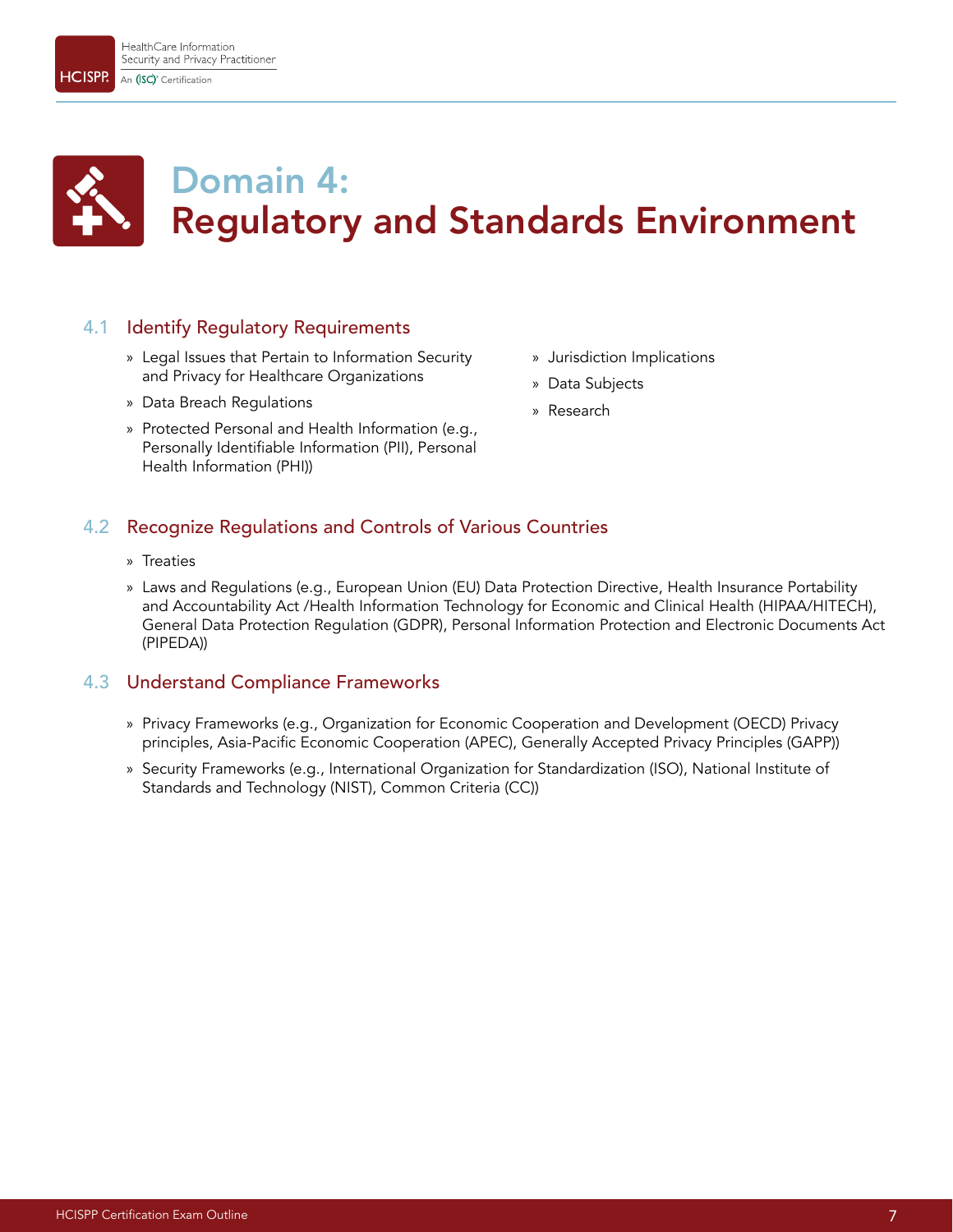# Domain 5: Privacy and Security in Healthcare

#### 5.1 Understand Security Objectives/Attributes

- » Confidentiality
- » Integrity
- » Availability

#### 5.2 Understand General Security Definitions and Concepts

- » Identity and Access Management (IAM)
- » Data Encryption
- » Training and Awareness
- » Logging, Monitoring and Auditing
- » Vulnerability Management

#### 5.3 Understand General Privacy Definitions and Concepts

- » Consent/Choice
- » Limited Collection/Legitimate Purpose/Purpose Specification
- » Disclosure Limitation/Transfer to Third-Parties/ Trans-border Concerns
- » Access Limitation
- » Accuracy, Completeness and Quality
- » Management, Designation of Privacy Officer, Supervisor Re-authority, Processing Authorization and Accountability

#### 5.4 Understand the Relationship Between Privacy and Security

- » Dependency
- » Integration

#### 5.5 Understand Sensitive Data and Handling

- » Sensitivity Mitigation (e.g., de-identification, anonymization)
- » Categories of Sensitive Data (e.g., behavioral health)
- » Segregation of Duties
- » Least Privilege (Need to Know)
- » Business Continuity (BC)
- » Disaster Recovery (DR)
- » System Backup and Recovery
- » Training and Awareness
- » Transparency and Openness (e.g., notice of privacy practices)
- » Proportionality, Use and Disclosure, and Use Limitation
- » Access and Individual Participation
- » Notice and Purpose Specification
- » Events, Incidents and Breaches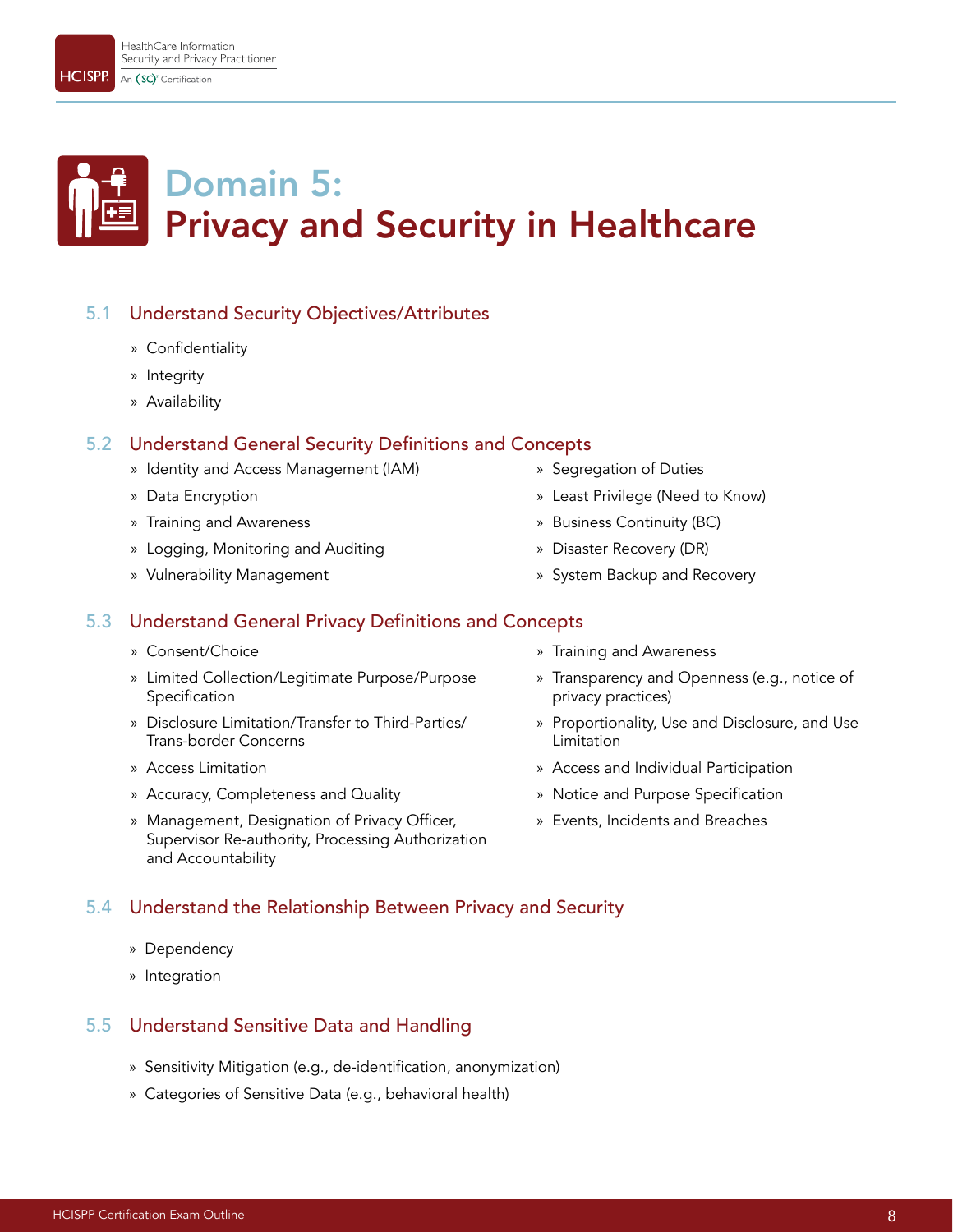#### HealthCare Information Security and Privacy Practitioner An (ISC)<sup>x</sup> Certification

6.1 Understand Enterprise Risk Management

Domain 6:

- » Information Asset Identification
- » Asset Valuation
- » Exposure
- » Likelihood
- » Impact
- » Threats
- » Vulnerability
- » Risk

Risk Management and Risk Assessment

- » Controls
- » Residual Risk
- » Acceptance
- 6.2 Understand Information Risk Management Framework (RMF) (e.g., International Organization for Standardization (ISO), National Institute of Standards and Technology (NIST))

#### 6.3 Understand Risk Management Process

- » Definition
- » Approach (e.g., qualitative, quantitative)
- » Intent
- » Life Cycle/Continuous Monitoring
- » Tools/Resources/Techniques
- » Desired Outcomes
- » Role of Internal and External Audit/Assessment
- 6.4 Identify Control Assessment Procedures Utilizing Organization Risk Frameworks

#### 6.5 Participate in Risk Assessment Consistent with the Role in Organization

- » Information Gathering
- » Risk Assessment Estimated Timeline
- » Gap Analysis

#### 6.6 Understand Risk Response (e.g., corrective action plan)

- » Mitigating Actions
- » Avoidance
- » Transfer
- » Acceptance
- » Communications and Reporting



**HCISPP** 



- 
- 
-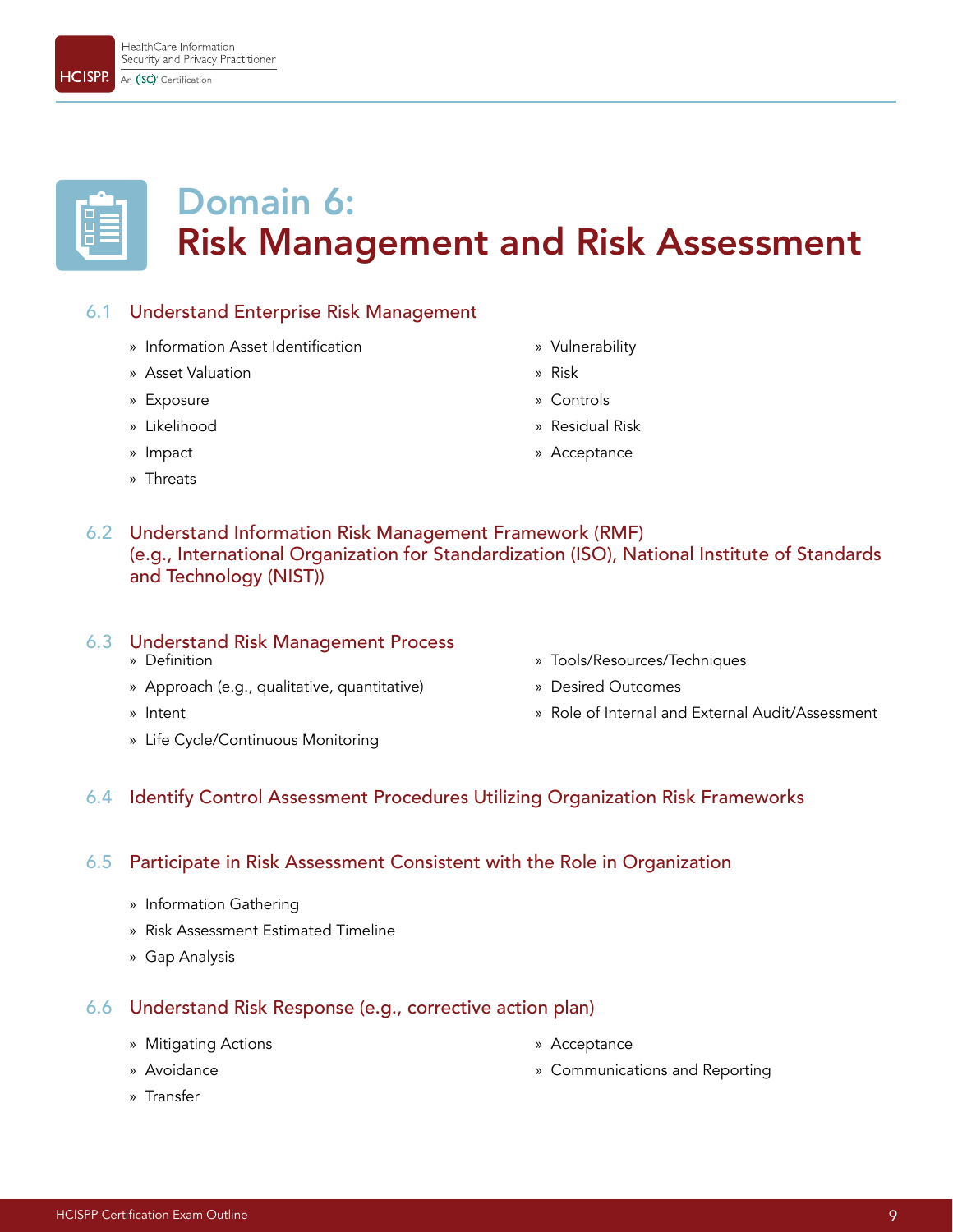### 6.7 Utilize Controls to Remediate Risk (e.g., preventative, detective, corrective)

- » Administrative
- » Physical
- » Technical

#### 6.8 Participate in Continuous Monitoring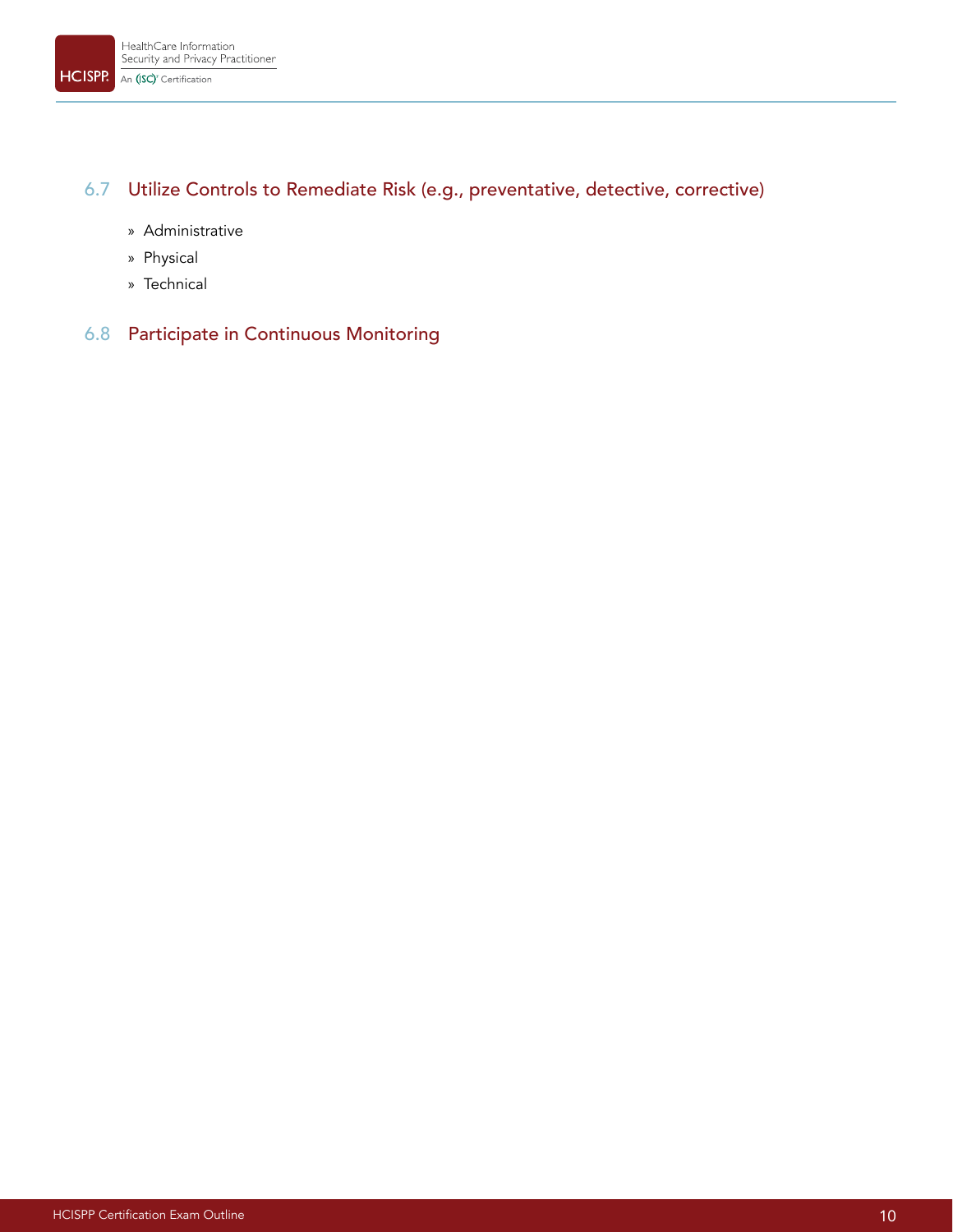HealthCare Information Security and Privacy Practitioner

# Domain 7: Third-Party Risk Mangament

#### 7.1 Understand the Definition of Third-Parties in Healthcare Context

#### 7.2 Maintain a List of Third-Party Organizations

- » Third-Party Role/Relationship with the Organization
- » Health Information Use (e.g., processing, storage, transmission)

#### 7.3 Apply Management Standards and Practices for Engaging Third-Parties

» Relationship Management

#### 7.4 Determine When a Third-Party Assessment Is Required

- » Organizational Standards
- » Triggers of a Third-Party Assessment

#### 7.5 Support Third-Party Assessments and Audits

- » Information Asset Protection Controls
- » Compliance with Information Asset Protection Controls
- » Communication of Results

#### 7.6 Participate in Third-Party Remediation Efforts

» Risk Management Activities

» Corrective Action Plans

» Risk Treatment Identification

» Compliance Activities Documentation

#### 7.7 Respond to Notifications of Security/Privacy Events

- » Internal Processes for Incident Response
- » Relationship Between Organization and Third-Party Incident Response
- » Breach Recognition, Notification and Initial Response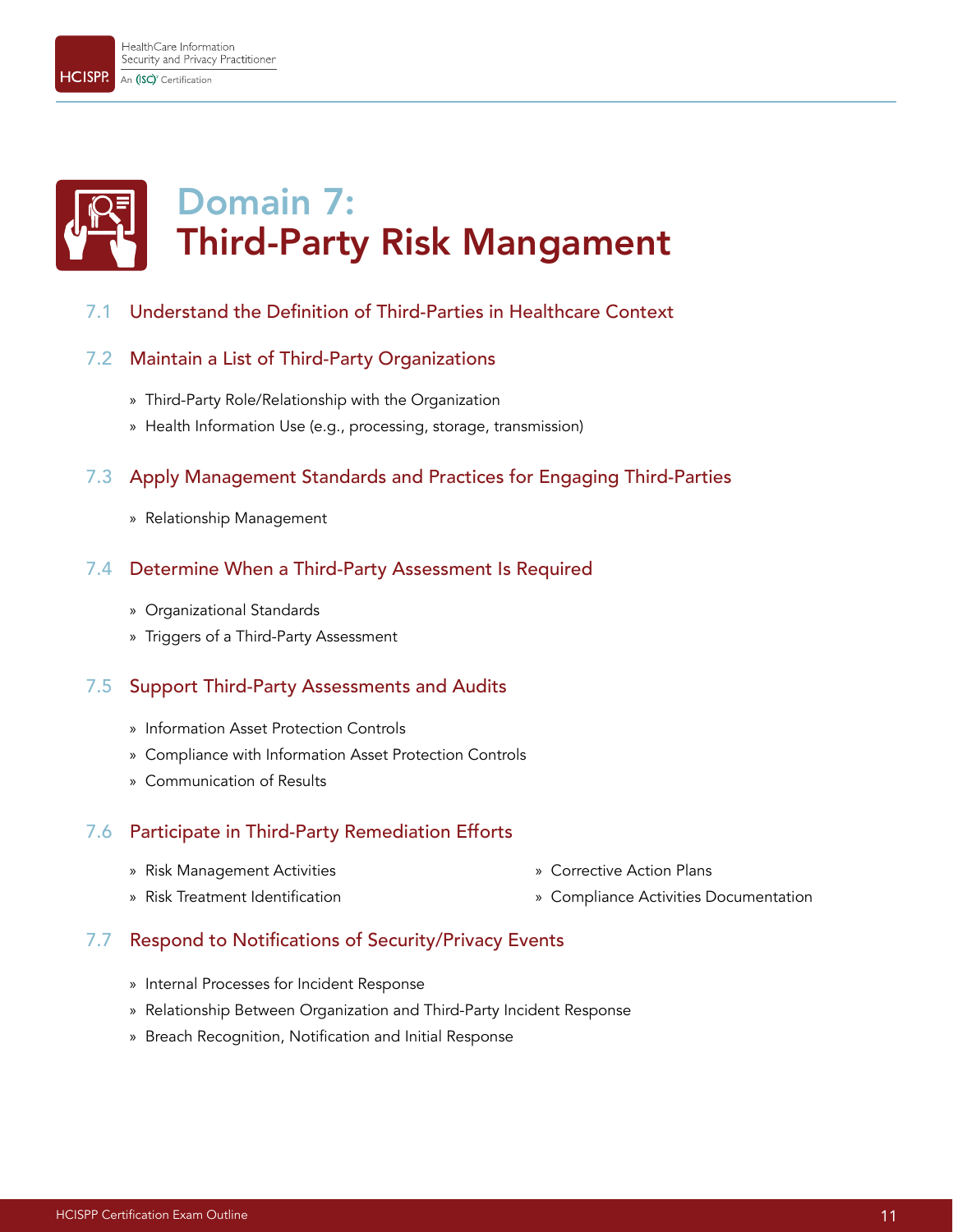#### 7.8 Respond to Third-Party Requests Regarding Privacy/Security Events

- » Organizational Breach Notification Rules
- » Organizational Information Dissemination Policies and Standards
- » Risk Assessment Activities
- » Chain of Custody Principles

#### 7.9 Promote Awareness of Third-Party Requirements

- » Information Flow Mapping and Scope
- » Data Sensitivity and Classification
- » Privacy and Security Requirements
- » Risks Associated with Third-Parties